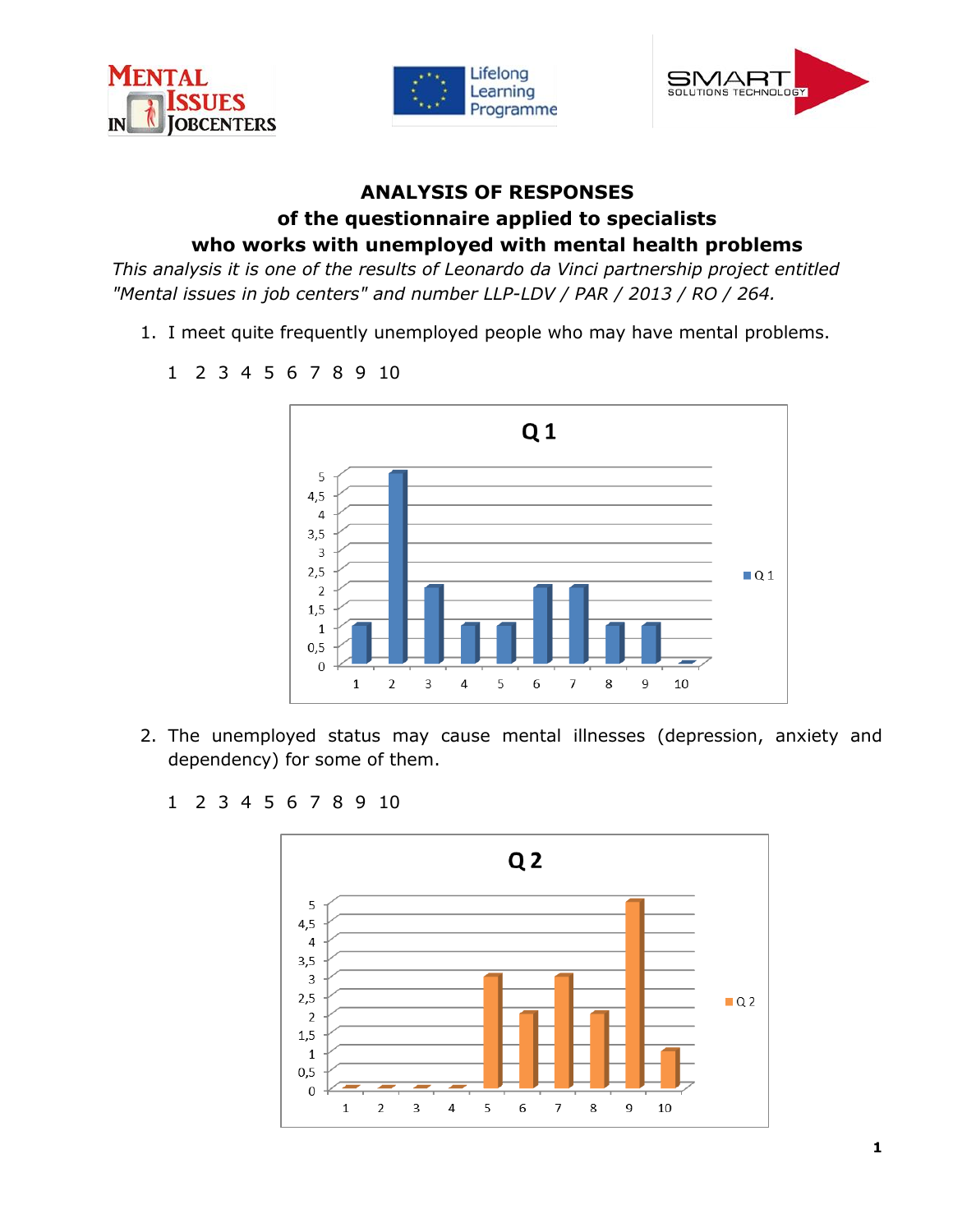





3. In my point of view the depression, the anxiety, the dependency is not an illness.



- 4. I can recognize the symptoms of signs of the depression.
	- 1 2 3 4 5 6 7 8 9 10

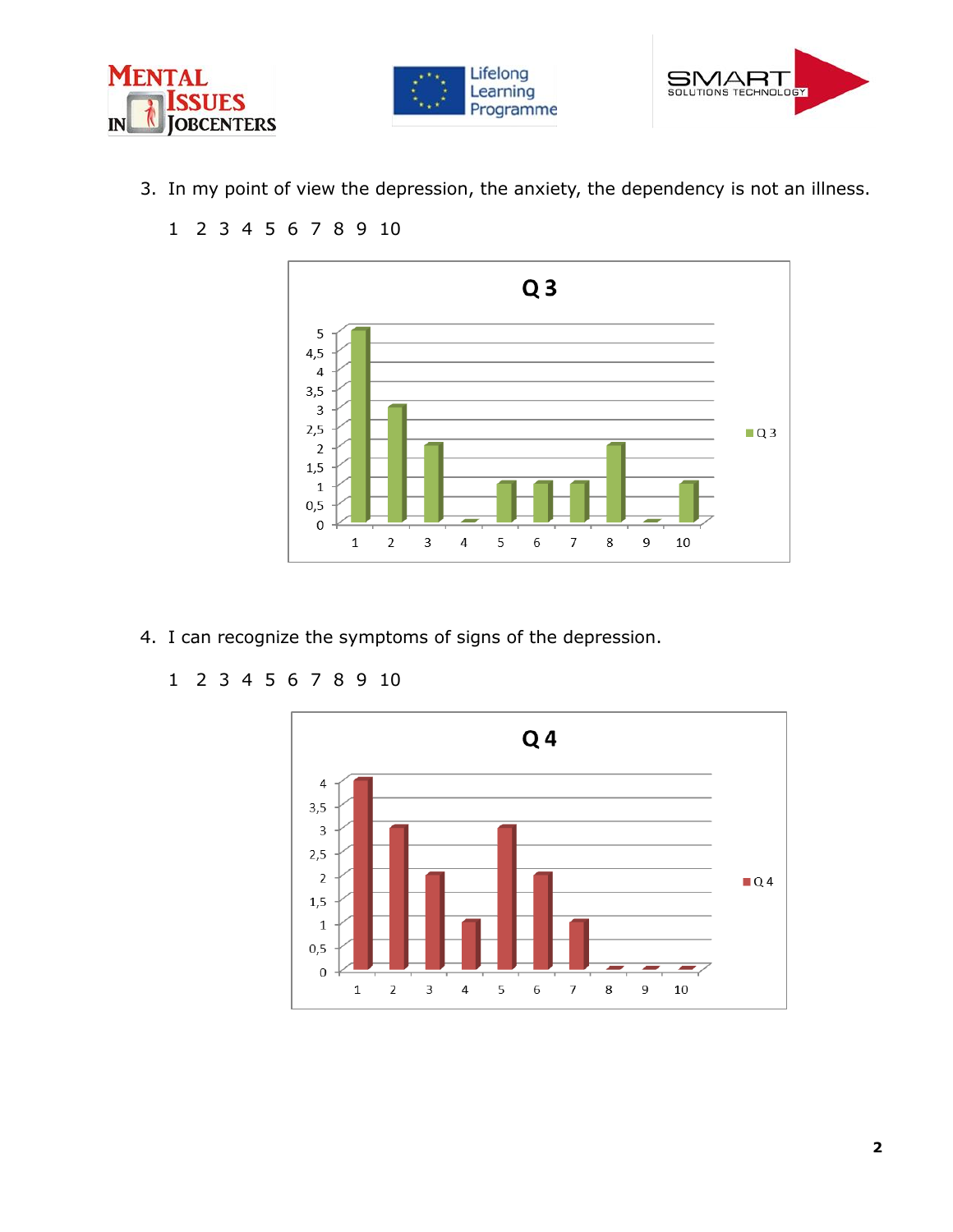





5. Depression is not a problem of finding a job.

## 1 2 3 4 5 6 7 8 9 10



6. Mental illnesses are rather the cause of the unemployed status, than they are consequences. (Because of mental illness may get somebody unemployed)

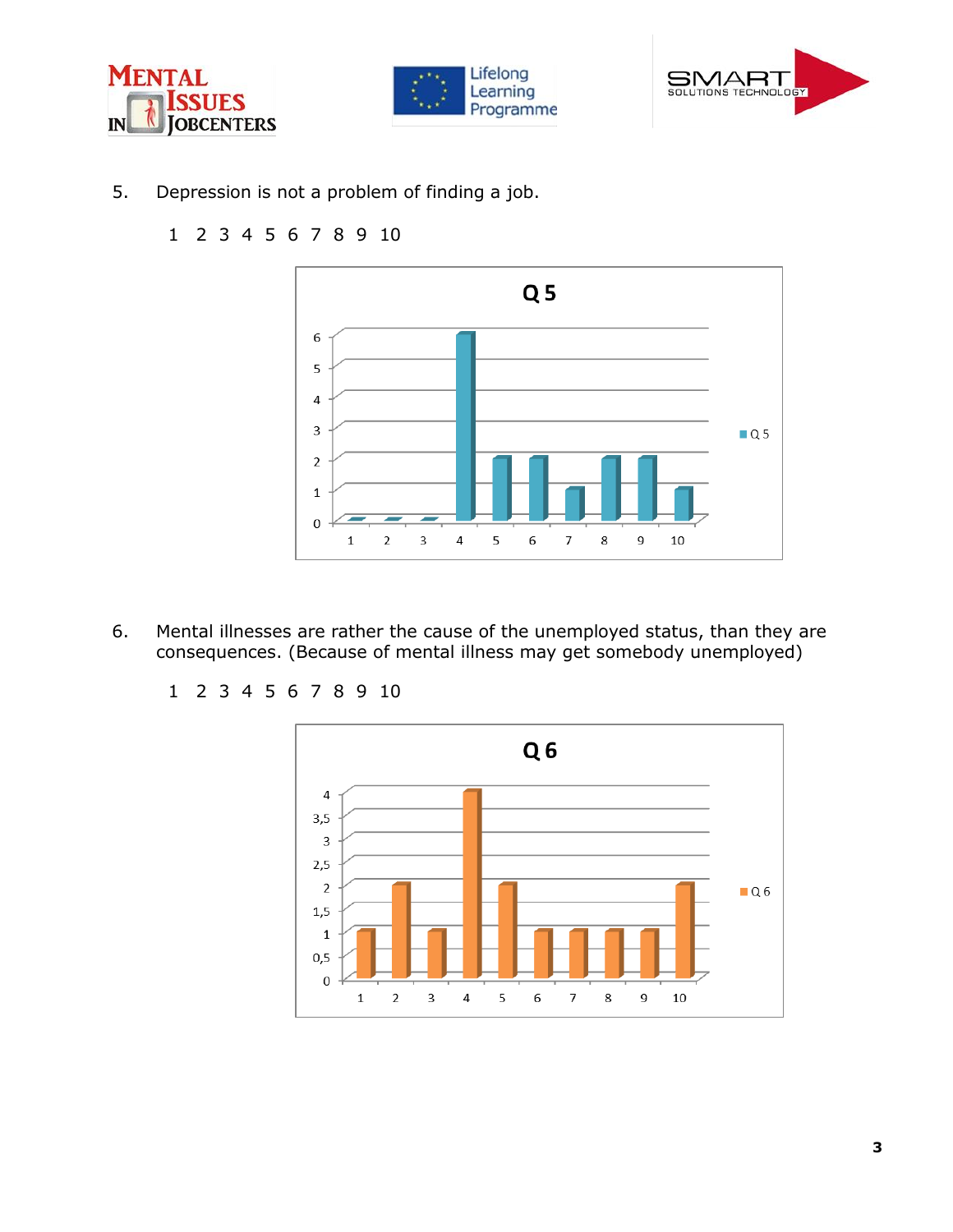





- 7. In my daily work I meet many unemployed clients who have already given up, who are not interested in any activity, does not do any step toward reaching a better life.
	- 1 2 3 4 5 6 7 8 9 10



- 8. When I see that one of my clients is very sad, under motivated or the opposite, agitated or overwhelmed, I think that this is not my business. I'm not interested.
	- 1 2 3 4 5 6 7 8 9 10

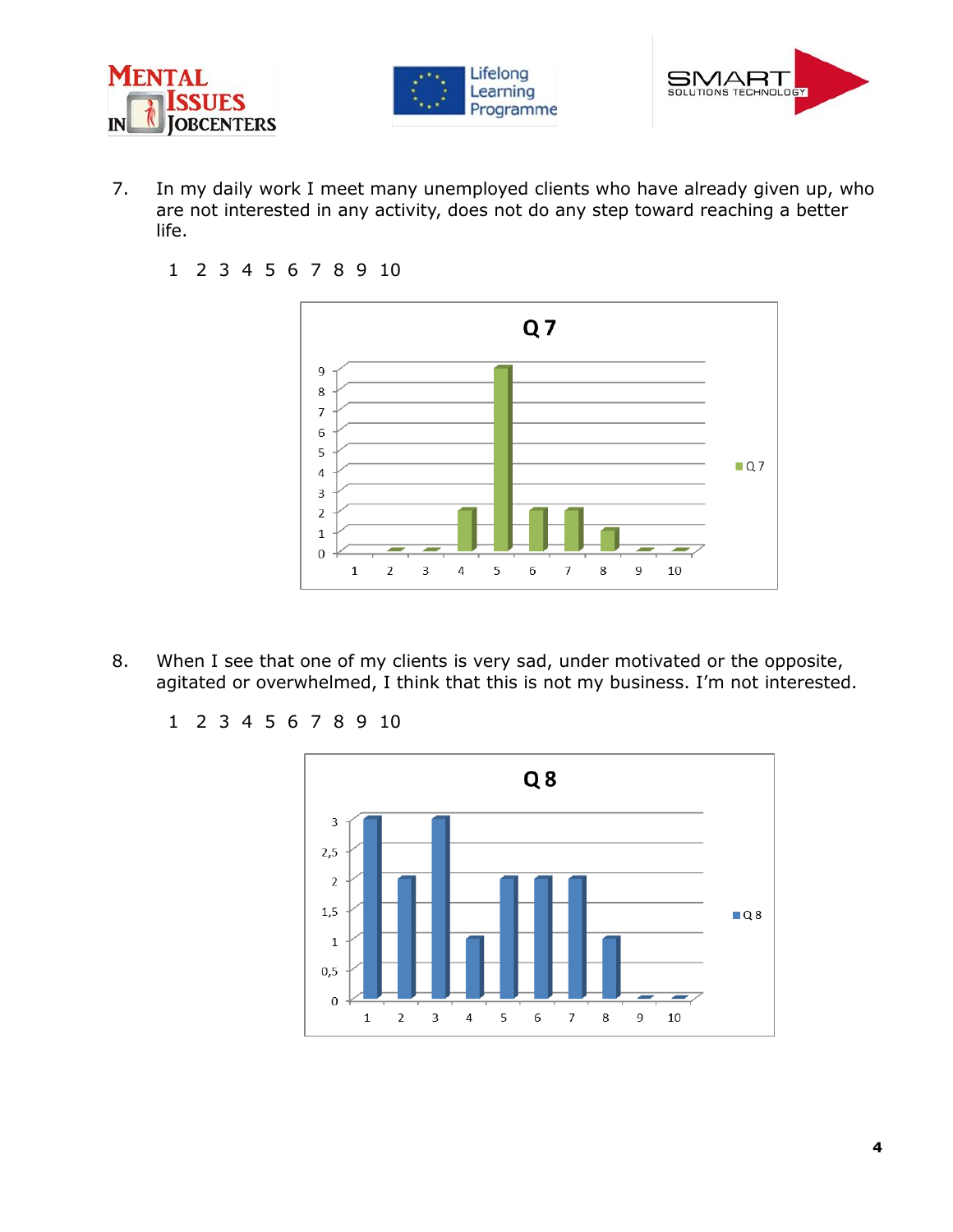





9. Getting a job would solve all problems of an unemployed person.



- 10. When I see that my client is under motivated, or depressed, I try to help him/her.
	- 1 2 3 4 5 6 7 8 9 10

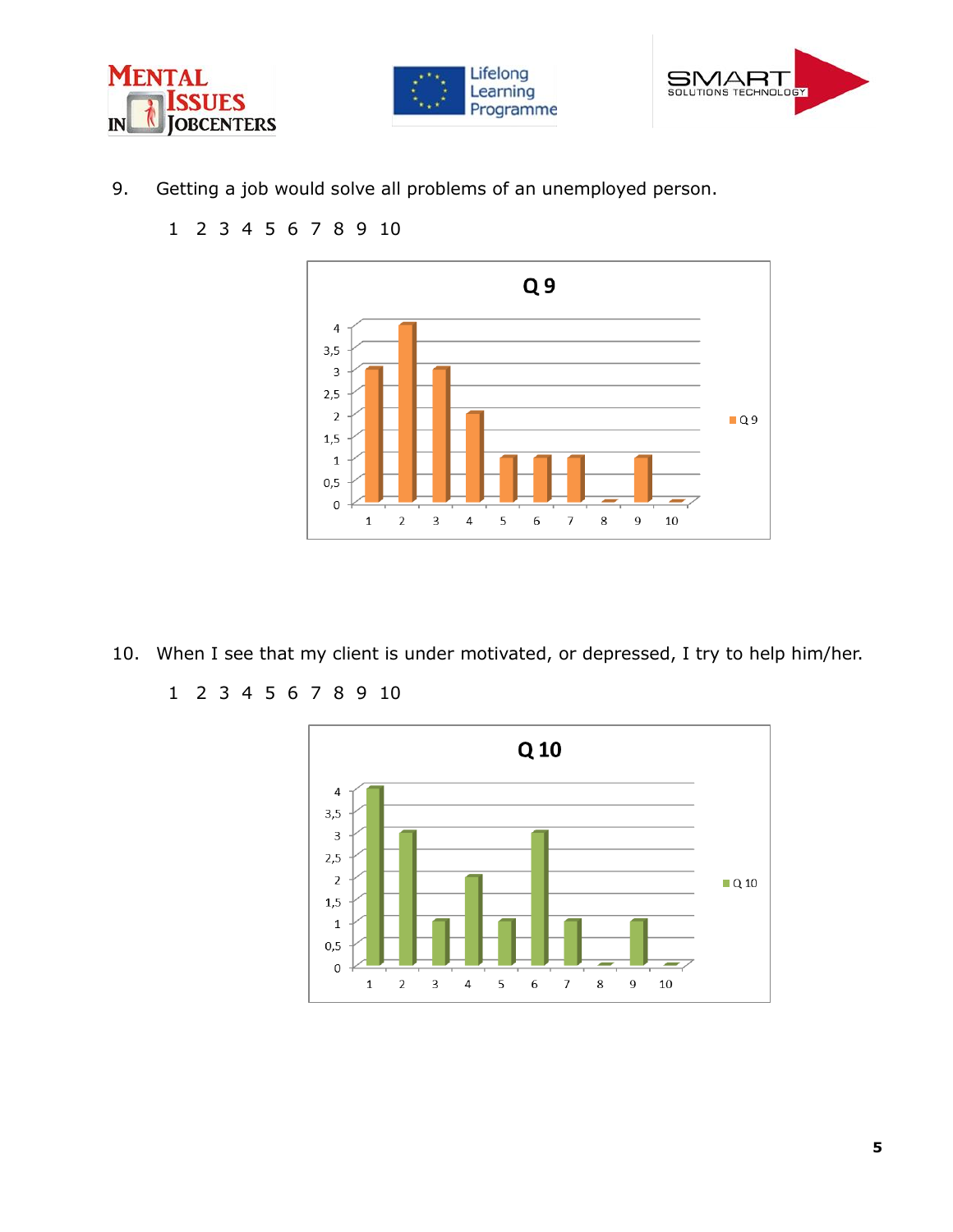





11. When anybody gets unemployed, sooner or later he or she will get depressed.



- 12. If I assume that my client has mental problem it is very easy for me to help, because I have got skills for that in time, trough nonformal education.
	- 1 2 3 4 5 6 7 8 9 10

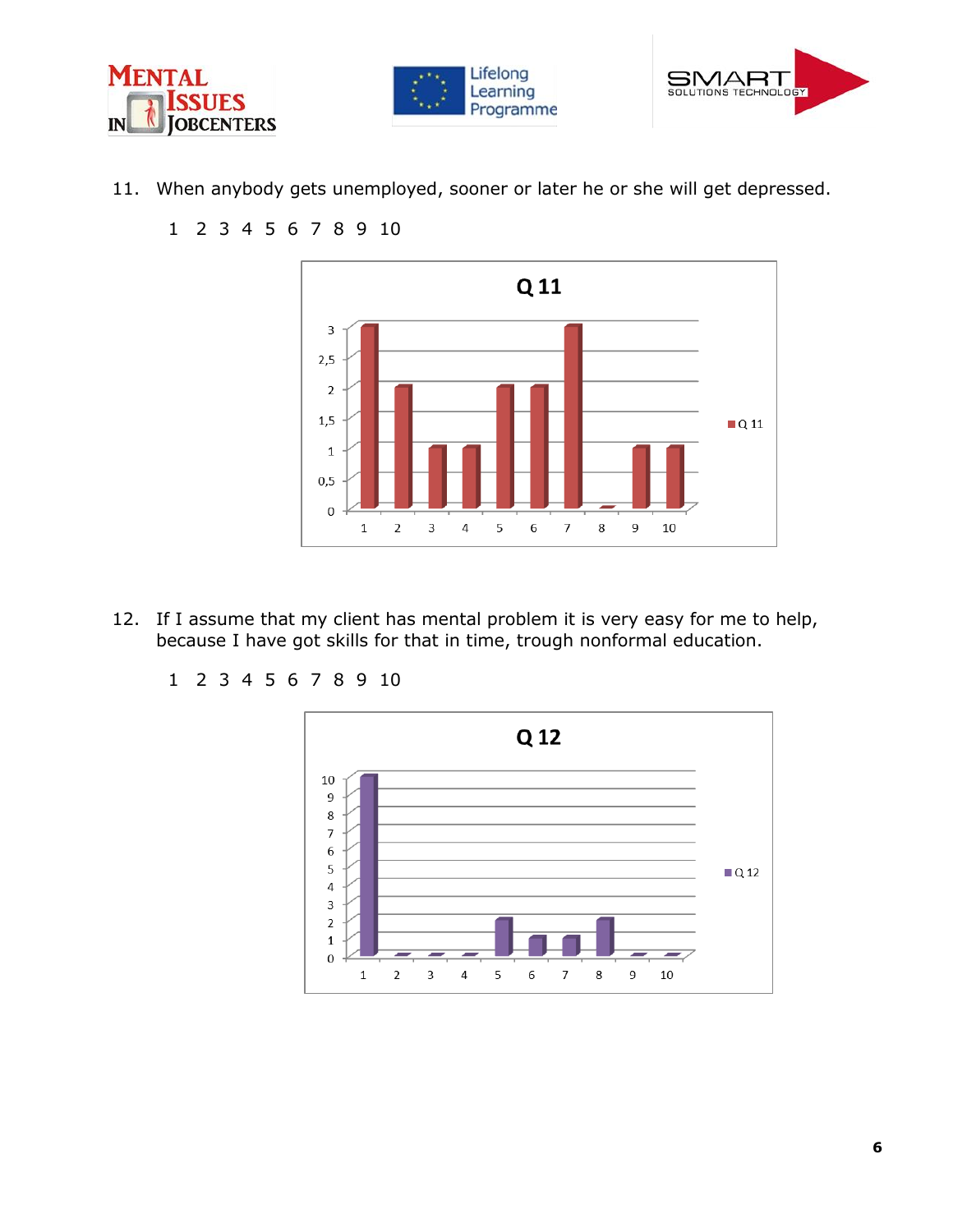





- 13. If I assume that my client has mental problem it is very easy for me to help, because I have got skills for that during my training as a specialist in mental problems.
	- 1 2 3 4 5 6 7 8 9 10



- 14. In my daily work I often meet people who have given up and I cannot help.
	- 1 2 3 4 5 6 7 8 9 10

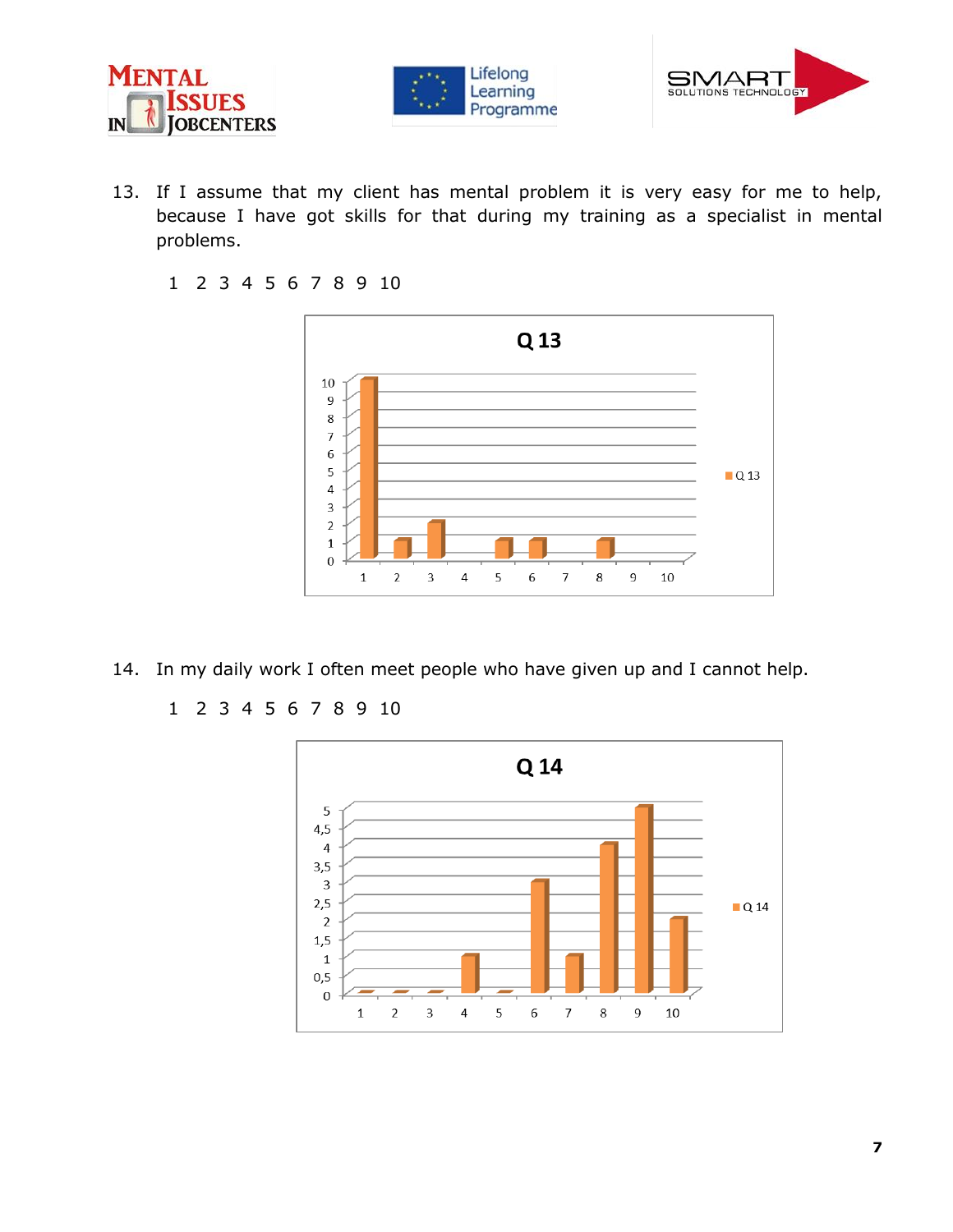





15. I can manage people having mental problems.



- 16. In my daily practice I have already met people may have been in suicidal danger.
	- 1 2 3 4 5 6 7 8 9 10

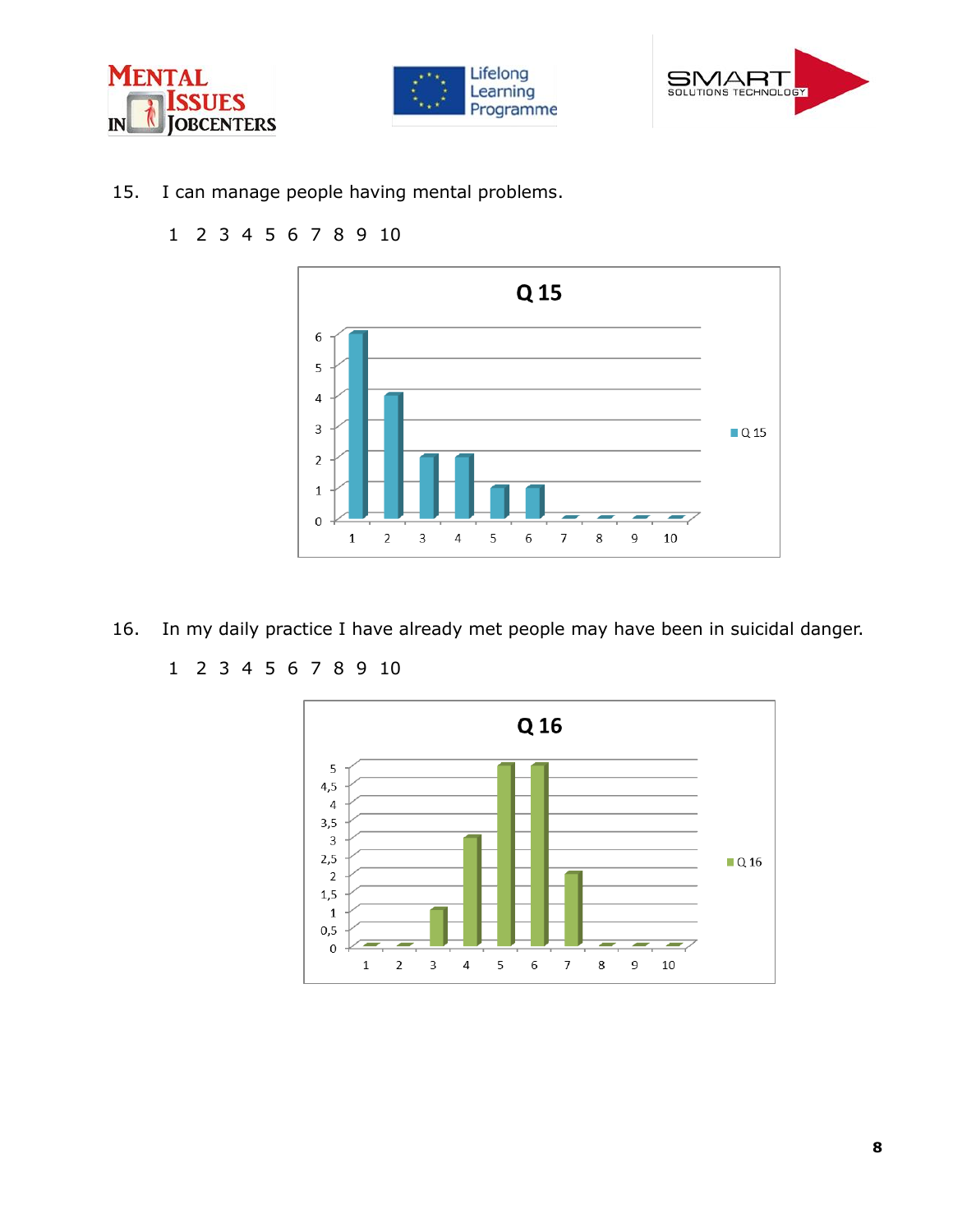





- 17. When I feel that my client needs professional help for her/his mental problem, I know I know a specialist/office where I could send him/her.
	- 1 2 3 4 5 6 7 8 9 10



- 18. I would be very interested in a training program which could help me managing properly people suffering from mental illnesses. I think that this kind of training would be very useful.
	- 1 2 3 4 5 6 7 8 9 10

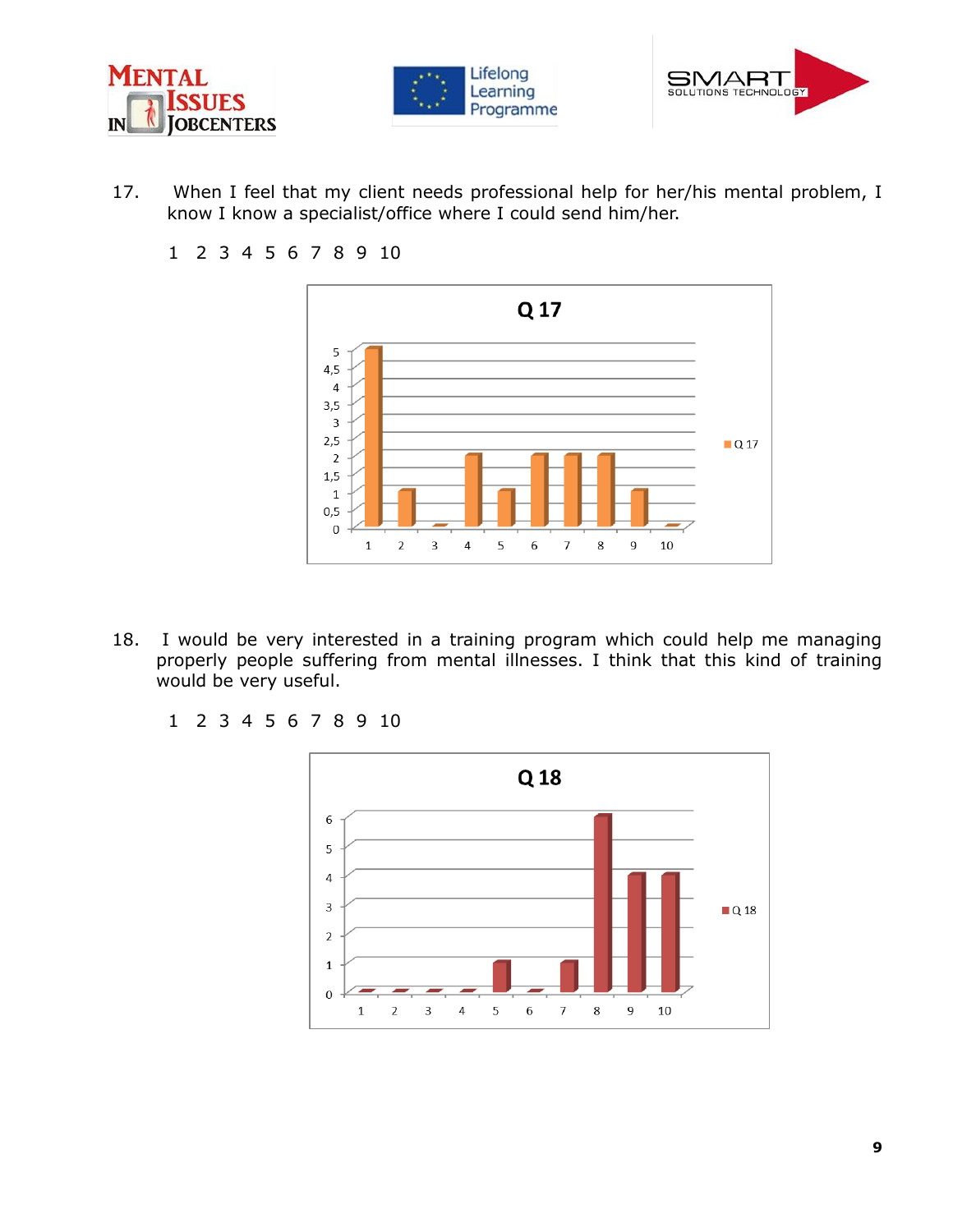





- 19. I think there are ethical/legal constrains to deal with mental issues in our work.
	- 1 2 3 4 5 6 7 8 9 10



20. Dealing with mental issues of my clients is part of my job.

1 2 3 4 5 6 7 8 9 10



Job loss is associated with elevated rates of mental and physical health problems, increases in mortality rates, and detrimental changes in family relationships and in the psychological well-being of spouses and children. Compared to stably employed workers,